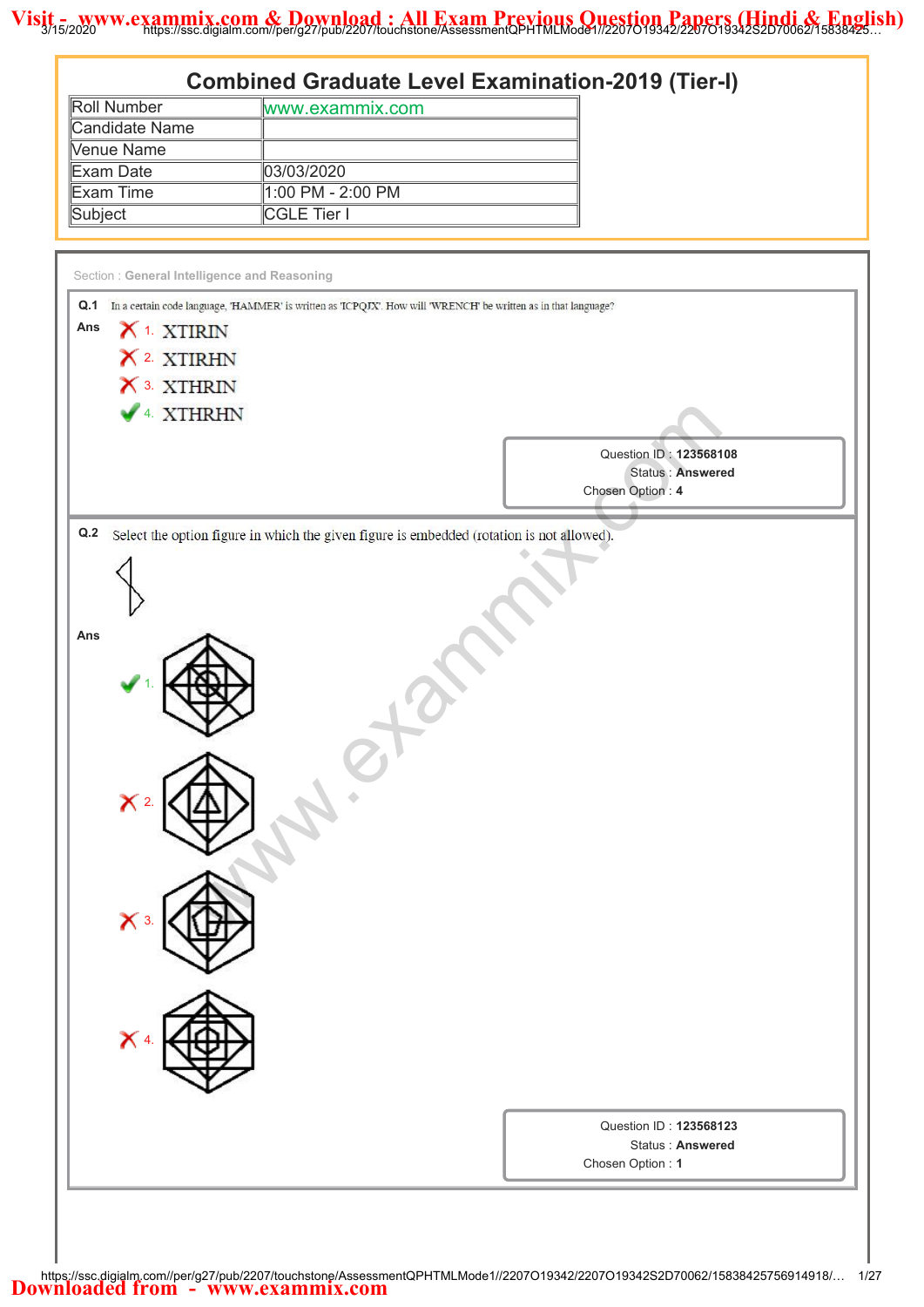# Visit 72020 www.exammix.com & Download: All Exam Previous Question Papers (Hindi & English)

| 2.40424<br>$\times$ 3. 42404<br>$X$ 4. 44024                                                                                 |                                                                                |
|------------------------------------------------------------------------------------------------------------------------------|--------------------------------------------------------------------------------|
|                                                                                                                              | Question ID: 123568109<br><b>Status: Marked For Review</b><br>Chosen Option: 3 |
| Q.4 Select the option that depicts how the given transparent sheet of paper would appear if it is folded at the dotted line. |                                                                                |
| Ans                                                                                                                          |                                                                                |
| $\chi_1$                                                                                                                     |                                                                                |
|                                                                                                                              |                                                                                |
| $\mathsf{X}$ 2.                                                                                                              |                                                                                |
|                                                                                                                              |                                                                                |
|                                                                                                                              |                                                                                |
| ⌒                                                                                                                            |                                                                                |
|                                                                                                                              | Question ID: 123568125<br>Status: Answered<br>Chosen Option: 3                 |
| Q.5<br>Select the number that can replace the question mark (?) in the following series.<br>55, 58, 64, ?, 85                |                                                                                |
| $X$ 1. 77<br>Ans<br>$X$ 2. 70                                                                                                |                                                                                |
| $X$ 3. 67<br>4.73                                                                                                            |                                                                                |
|                                                                                                                              | Question ID: 123568113<br><b>Status: Answered</b>                              |
|                                                                                                                              | Chosen Option: 4                                                               |

L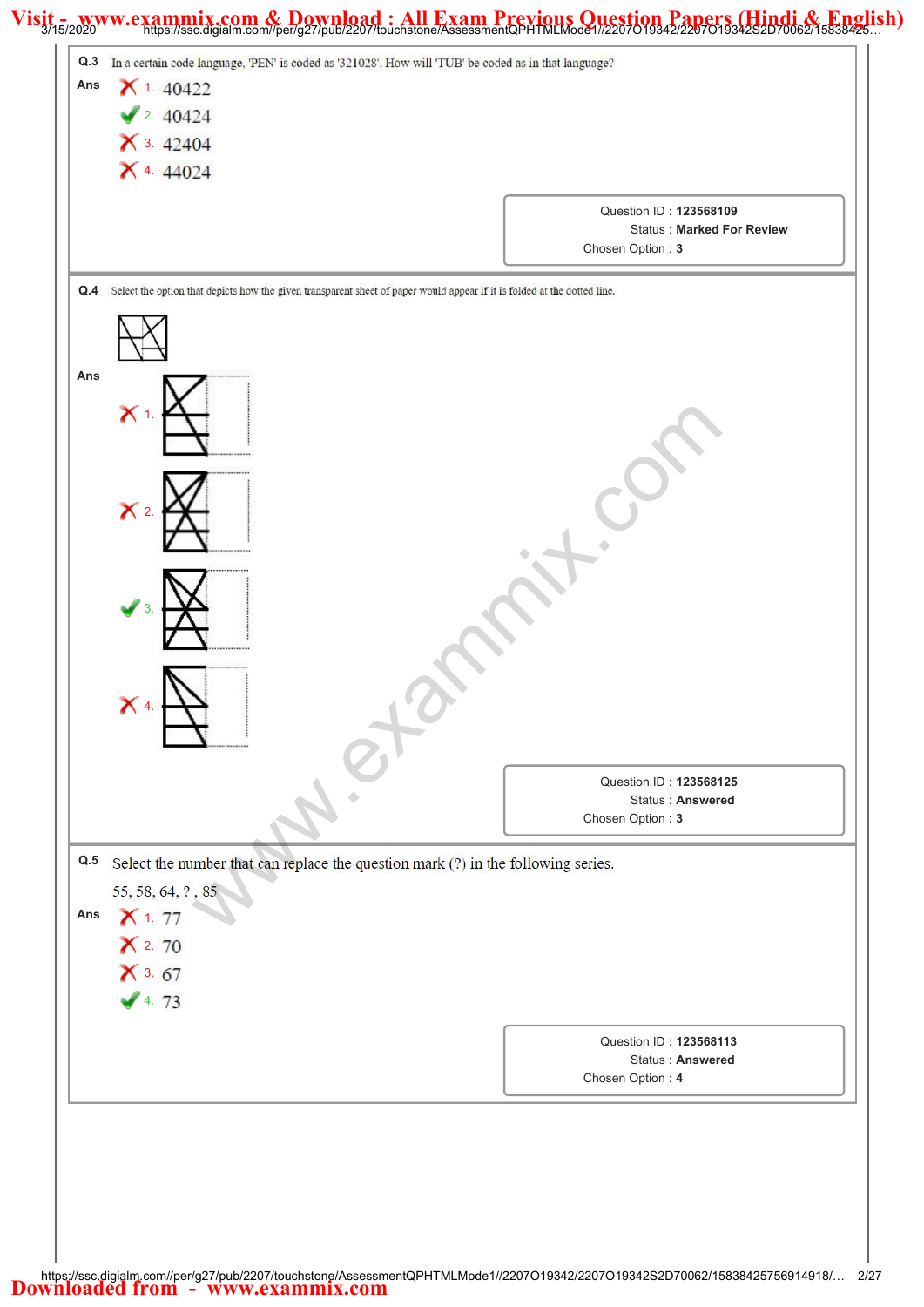#### Visit<sub>5/2020</sub> www.exammix.com & Download: All Exam Previous Question Papers (Hindi & English)

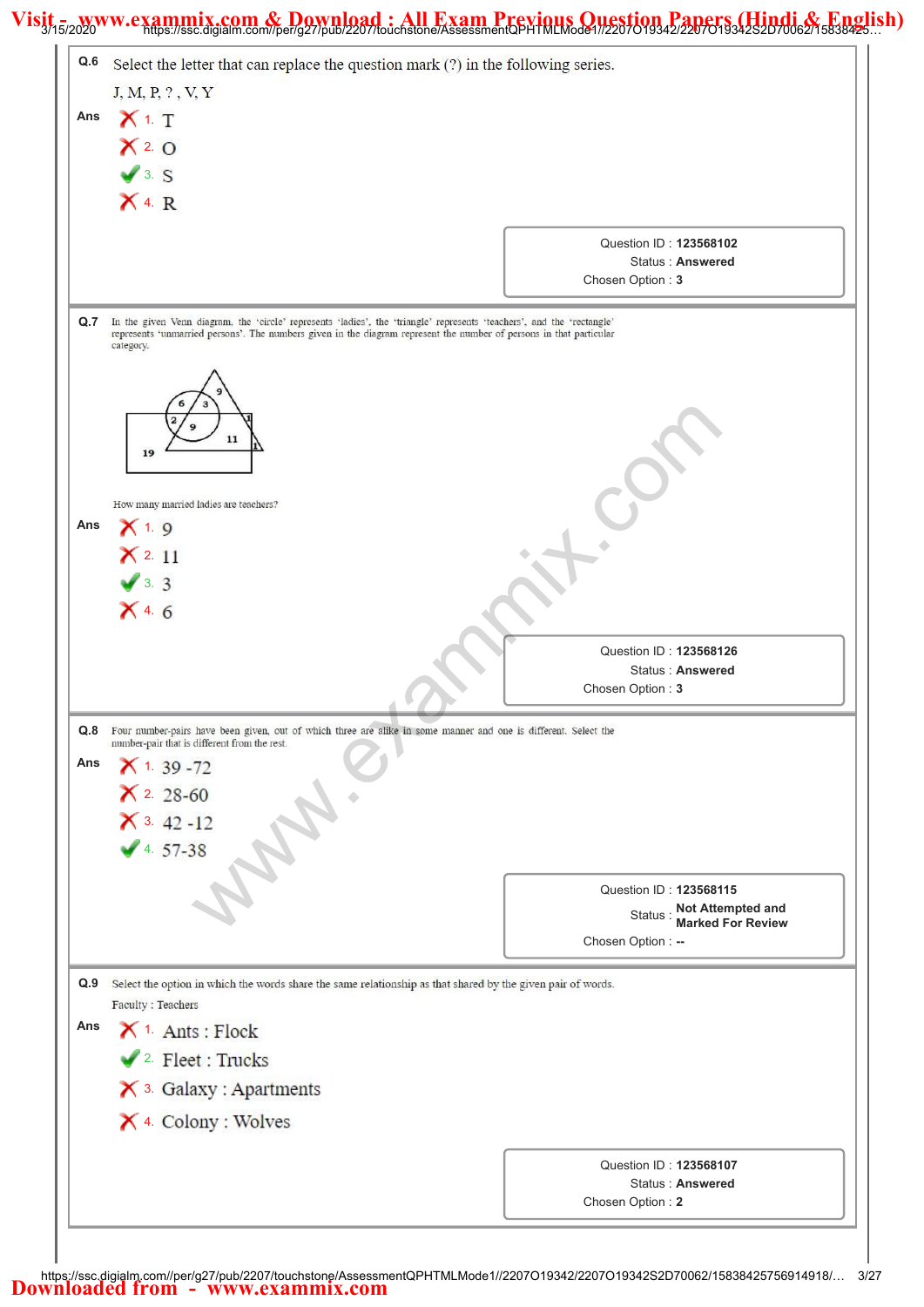#### Visit 5/2020 www.exammix.com & Download : All Exam Previous Question Papers (Hindi & English)

| Q.10 Select the figure that can replace the question mark (?) in the following series.                                                                                     |                                                                |
|----------------------------------------------------------------------------------------------------------------------------------------------------------------------------|----------------------------------------------------------------|
|                                                                                                                                                                            |                                                                |
| Ans<br>$\boldsymbol{\times}$                                                                                                                                               |                                                                |
| $\mathsf{X}$ 2.                                                                                                                                                            |                                                                |
| $\mathsf{X}$ 3.                                                                                                                                                            |                                                                |
|                                                                                                                                                                            | Question ID: 123568120                                         |
|                                                                                                                                                                            | Status: Answered<br>Chosen Option: 4                           |
|                                                                                                                                                                            |                                                                |
| Q.11 Three different positions of the same dice are shown. Select the symbol that will be on the face opposite to the one showing $\cdot$ < '.<br>\$<br>@<br>Ans<br>X 1. # |                                                                |
| $x^2$ . @<br>$x^3$ &<br>$x^4$ \$                                                                                                                                           | Question ID: 123568122<br>Status: Answered<br>Chosen Option: 2 |
|                                                                                                                                                                            |                                                                |
|                                                                                                                                                                            |                                                                |
|                                                                                                                                                                            |                                                                |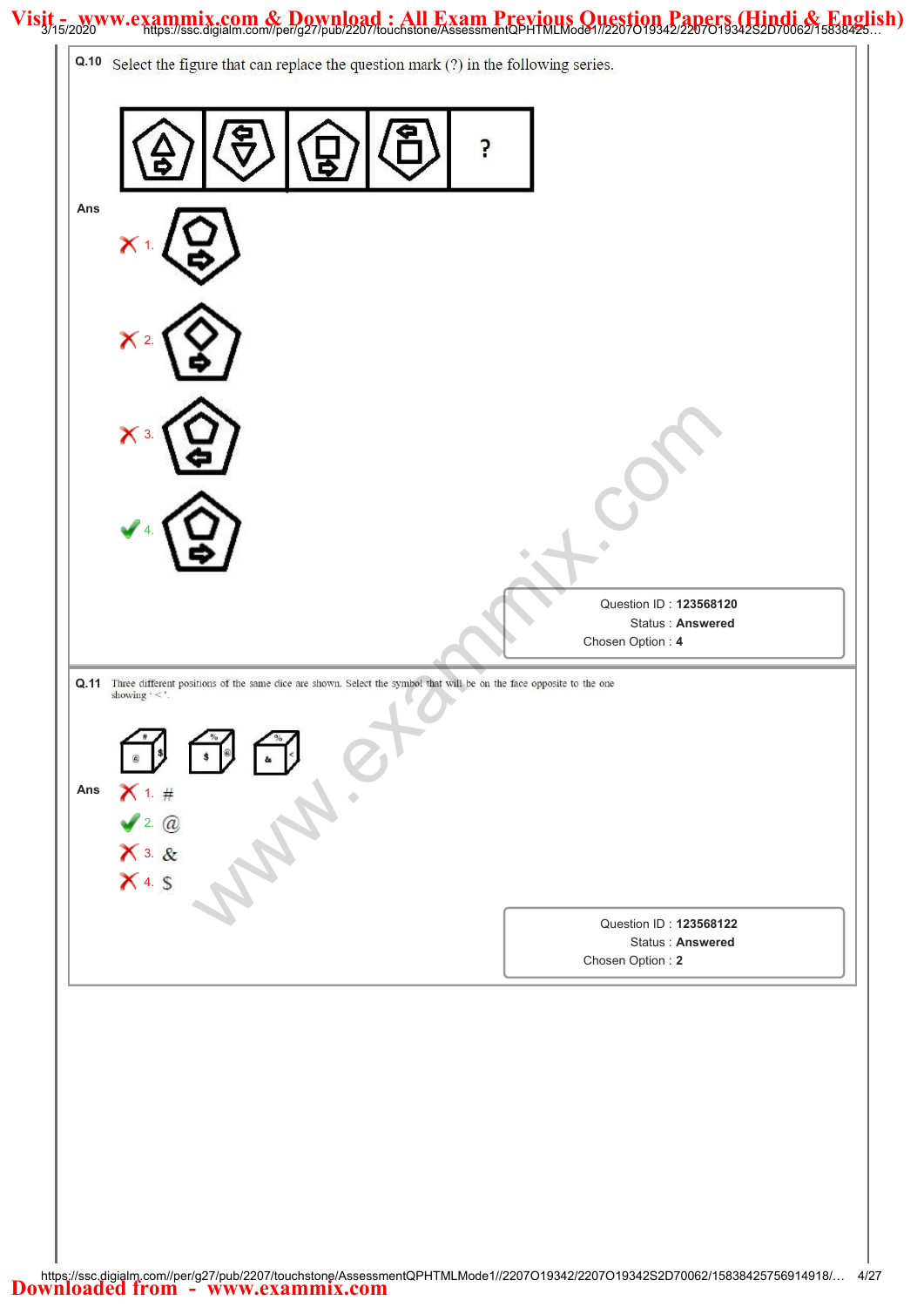#### Visit<sub>5/2020</sub> www.exammix.com & Download: All Exam Previous Question Papers (Hindi & English)

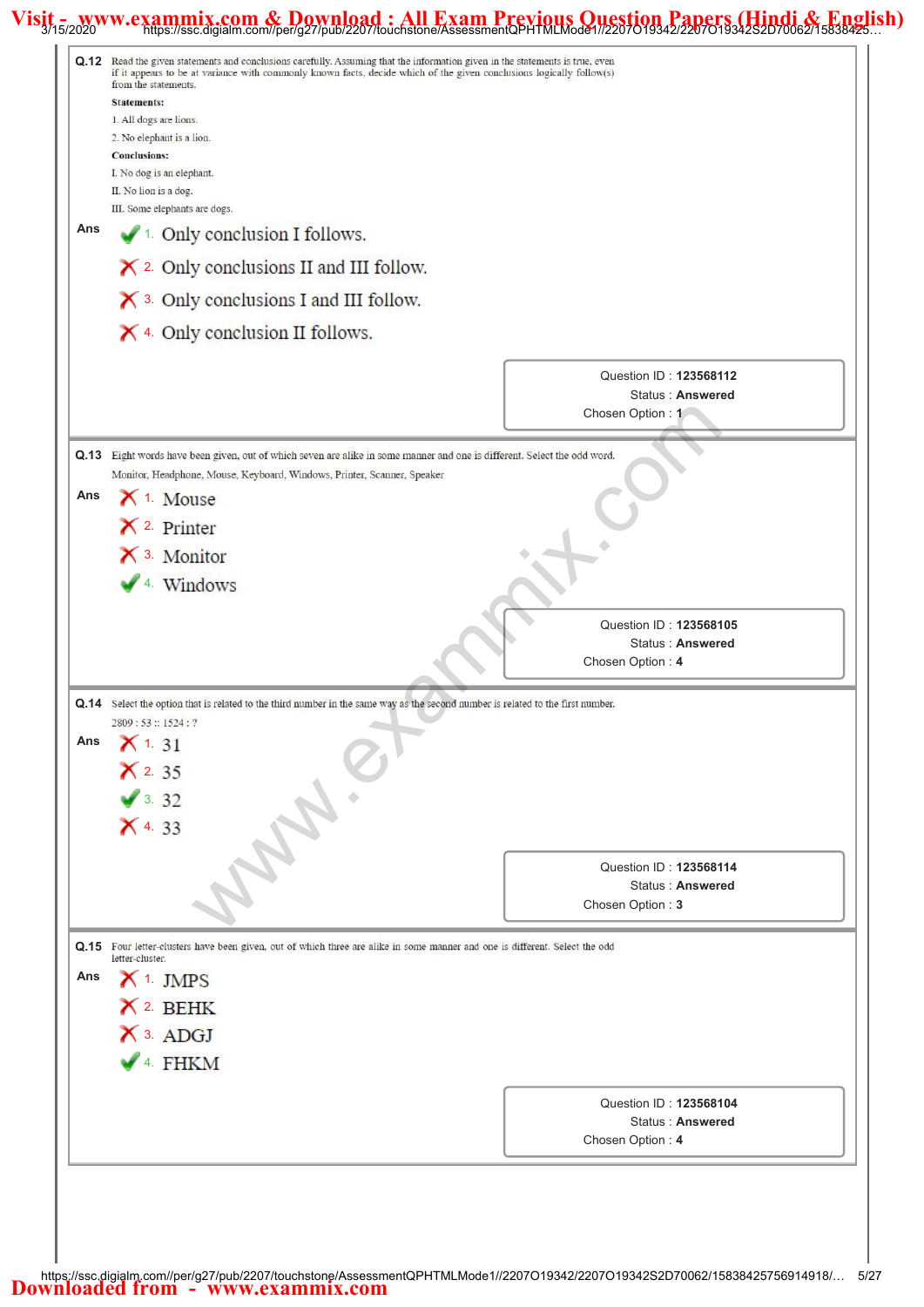## Visit 72020 www.exammix.com & Download: All Exam Previous Question Papers (Hindi & English)

|                                           | Q.16 In an exam of 80 questions, a correct answer is given +1 mark, a wrong answer is given -1 mark, and if a question is not<br>attempted there are zero marks. If a student attempted only 80% of the questions and got 32 marks, then how many |                                                                      |
|-------------------------------------------|---------------------------------------------------------------------------------------------------------------------------------------------------------------------------------------------------------------------------------------------------|----------------------------------------------------------------------|
| questions did he answer correctly?<br>Ans |                                                                                                                                                                                                                                                   |                                                                      |
| $X$ 1. 32                                 |                                                                                                                                                                                                                                                   |                                                                      |
| 2.48<br>$X$ 3. 16                         |                                                                                                                                                                                                                                                   |                                                                      |
| $X$ 4.56                                  |                                                                                                                                                                                                                                                   |                                                                      |
|                                           |                                                                                                                                                                                                                                                   |                                                                      |
|                                           |                                                                                                                                                                                                                                                   | Question ID: 123568119<br>Status: Answered                           |
|                                           |                                                                                                                                                                                                                                                   | Chosen Option: 2                                                     |
|                                           | Q.17 Select the correct mirror image of the given figure when a mirror is placed on the right of the figure.                                                                                                                                      |                                                                      |
|                                           |                                                                                                                                                                                                                                                   |                                                                      |
|                                           |                                                                                                                                                                                                                                                   |                                                                      |
| Ans                                       |                                                                                                                                                                                                                                                   |                                                                      |
|                                           |                                                                                                                                                                                                                                                   |                                                                      |
|                                           |                                                                                                                                                                                                                                                   |                                                                      |
|                                           |                                                                                                                                                                                                                                                   |                                                                      |
|                                           |                                                                                                                                                                                                                                                   |                                                                      |
| $\mathsf{X}$ 2.                           |                                                                                                                                                                                                                                                   |                                                                      |
|                                           |                                                                                                                                                                                                                                                   |                                                                      |
|                                           |                                                                                                                                                                                                                                                   |                                                                      |
| $\mathsf{X}$ 3.                           |                                                                                                                                                                                                                                                   |                                                                      |
|                                           |                                                                                                                                                                                                                                                   |                                                                      |
|                                           |                                                                                                                                                                                                                                                   |                                                                      |
| я<br>$\mathsf{X}$ 4                       |                                                                                                                                                                                                                                                   |                                                                      |
|                                           |                                                                                                                                                                                                                                                   |                                                                      |
|                                           |                                                                                                                                                                                                                                                   |                                                                      |
|                                           |                                                                                                                                                                                                                                                   | Question ID: 123568124<br><b>Status: Answered</b>                    |
|                                           |                                                                                                                                                                                                                                                   | Chosen Option: 1                                                     |
|                                           | Q.18 Study the given pattern carefully and select the number that can replace the question mark (?) in it.                                                                                                                                        |                                                                      |
| 5<br>41                                   |                                                                                                                                                                                                                                                   |                                                                      |
| $\overline{?}$<br>15                      |                                                                                                                                                                                                                                                   |                                                                      |
| 202<br>9<br>11<br>Ans<br>$X$ 1. 212       |                                                                                                                                                                                                                                                   |                                                                      |
| $X$ 2. 209                                |                                                                                                                                                                                                                                                   |                                                                      |
| 3.261                                     |                                                                                                                                                                                                                                                   |                                                                      |
| $X$ 4. 122                                |                                                                                                                                                                                                                                                   |                                                                      |
|                                           |                                                                                                                                                                                                                                                   |                                                                      |
|                                           |                                                                                                                                                                                                                                                   | Question ID: 123568117                                               |
|                                           |                                                                                                                                                                                                                                                   | Status : Not Attempted and<br>Marked For Review<br>Chosen Option: -- |
|                                           |                                                                                                                                                                                                                                                   |                                                                      |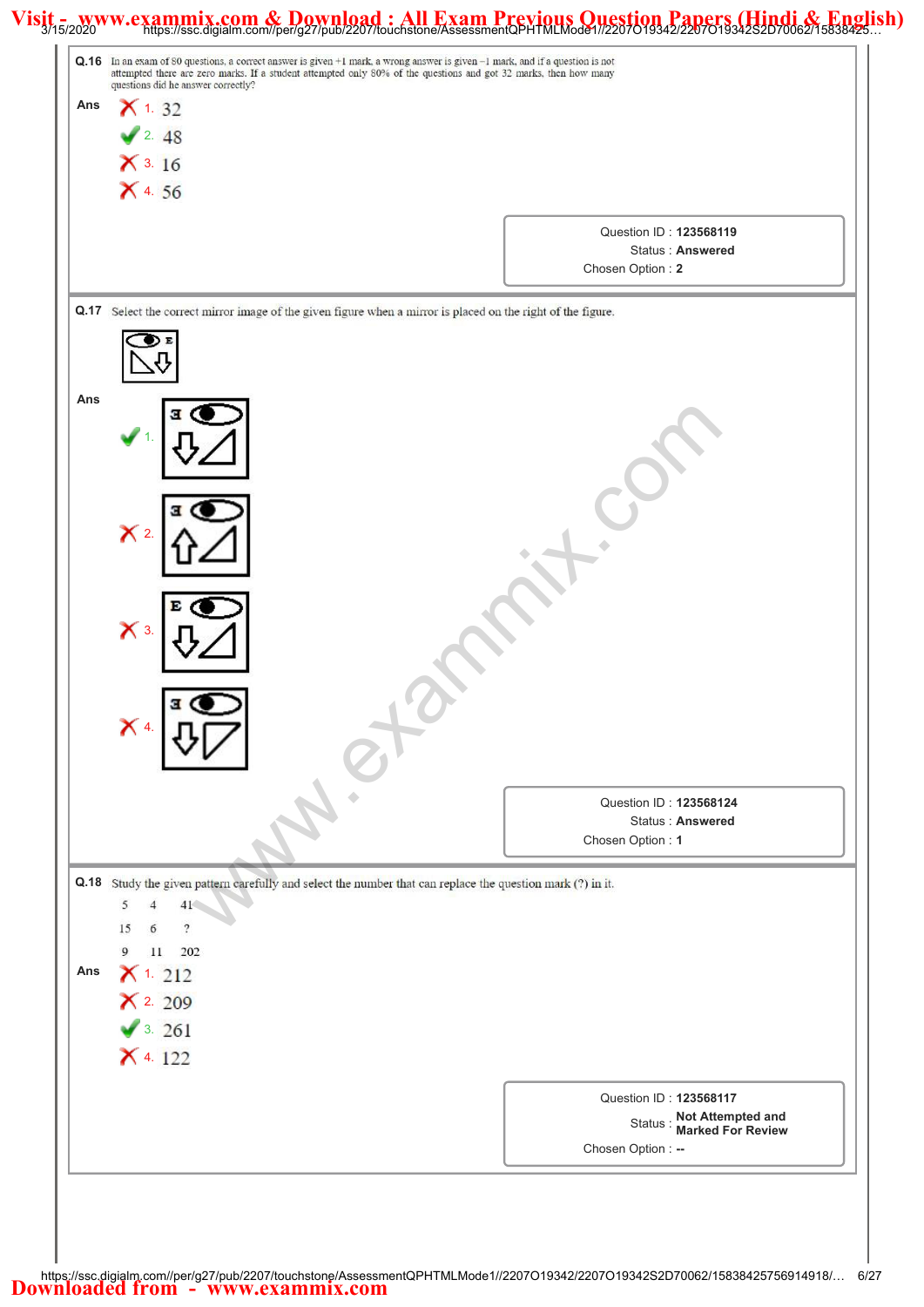# Visit 7/15/2020 www.exammix.com & Download: All Exam Previous Question Papers (Hindi & English)

| Q.19 | Arrange the following words in a logical and meaningful order.                            |
|------|-------------------------------------------------------------------------------------------|
|      | 1. Hexagon                                                                                |
|      | 2. Nonagon                                                                                |
|      | 3. Pentagon                                                                               |
|      | 4. Heptagon                                                                               |
|      | 5. Octagon                                                                                |
| Ans  | $1.3 - 1 - 4 - 5 - 2$                                                                     |
|      | $X$ 2. 1-4-5-2-3                                                                          |
|      | $\times$ 3. 1-3-4-5-2                                                                     |
|      | $X$ 4. 4-3-1-2-5                                                                          |
|      | Question ID: 123568103<br>Status: Answered<br>Chosen Option: 1                            |
| Q.20 | Select the letter-cluster that can replace the question mark (?) in the following series. |
|      | BRH, ZUD, ?, VAV, TDR, RGN                                                                |
| Ans  | $X$ 1. XZZ                                                                                |
|      | $X$ 2. $XYZ$                                                                              |
|      | X 3. XZY                                                                                  |
|      | $4$ XXZ                                                                                   |
|      | Question ID: 123568110<br><b>Status: Answered</b><br>Chosen Option: 4                     |
|      | $A + B$ means 'B is the brother of A';                                                    |
|      | $A - B$ means 'A is the mother of B';                                                     |
|      | $A \times B$ means 'A is the father of B';                                                |
|      | $A + B$ means 'A is the son of B'.                                                        |
|      | If, $P + R \times T - Q \div S + U$ , then how is S related to R?                         |
| Ans  | $X$ <sup>1.</sup> Grandfather                                                             |
|      | $X^2$ Brother                                                                             |
|      | $\mathsf{\times}$ 3. Grandson                                                             |
|      | $\sqrt{4}$ Son-in-law                                                                     |
|      |                                                                                           |
|      | Question ID: 123568111<br>Status: Answered                                                |
|      | Chosen Option: 4                                                                          |
|      |                                                                                           |
|      |                                                                                           |
|      |                                                                                           |
|      |                                                                                           |